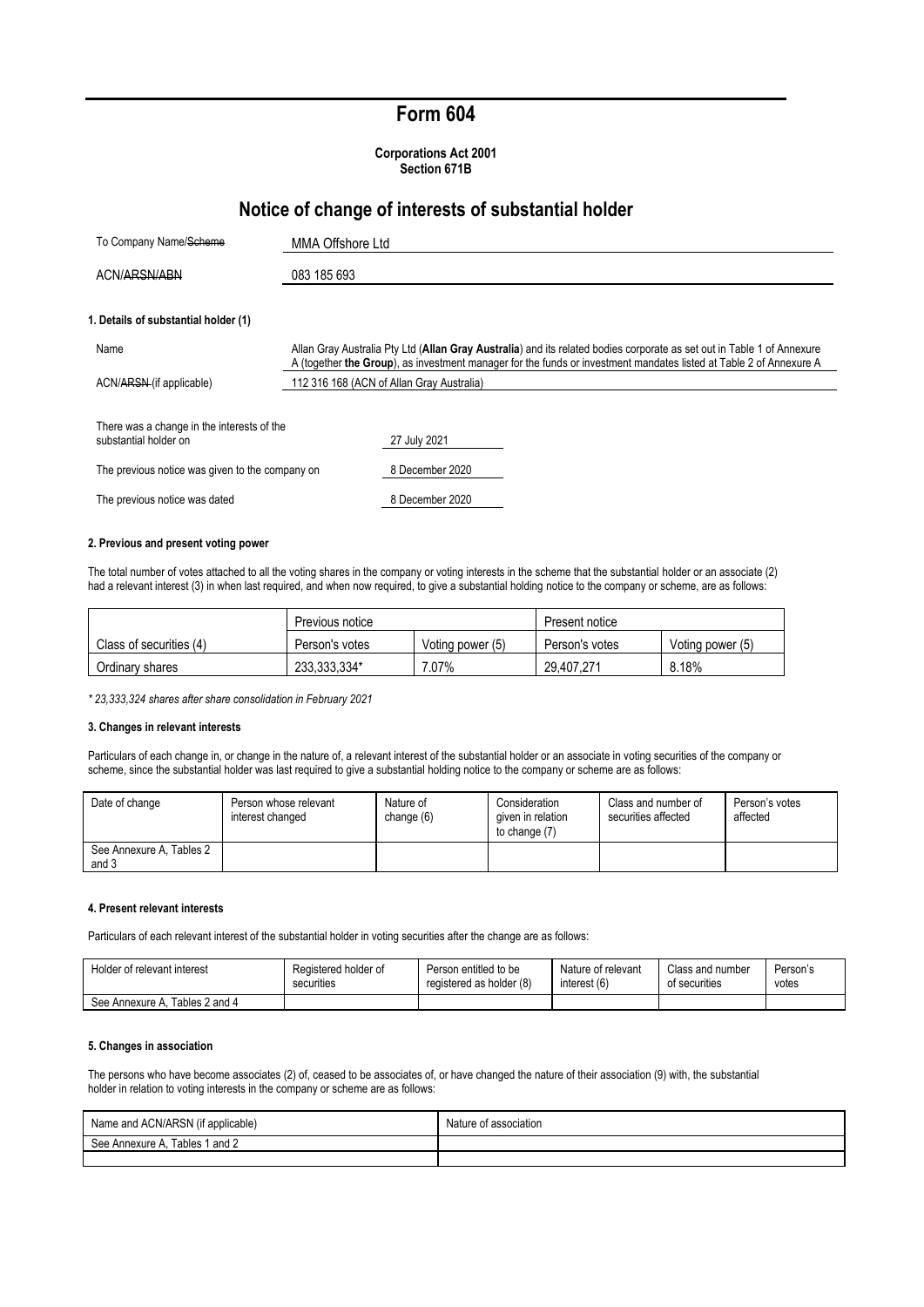#### **6. Addresses**

The addresses of persons named in this form are as follows:

| Name                  | Address                                                                                                                            |
|-----------------------|------------------------------------------------------------------------------------------------------------------------------------|
| <sup>Th</sup> e Group | <b>NSW 2000</b><br>$\sim$<br>Challis<br>Allan<br>4 Martin Place<br>∟evel <sup>^</sup><br>Australia<br>House<br>Grav<br>Sydney<br>ັ |

## **Signature**

| print name | Elizabeth Lee | Company Secretary |
|------------|---------------|-------------------|
| sign here  | ₩             | Date 29 July 2021 |

#### **DIRECTIONS**

- (1) If there are a number of substantial holders with similar or related relevant interests (eg a corporation and its related corporations, or the manager and trustee of an equity trust), the names could be included in an annexure to the form. If the relevant interests of a group of persons are essentially similar, they may be referred to throughout the form as a specifically named group if the membership of each group, with the names and addresses of members is clearly set out in paragraph 6 of the form.
- (2) See the definition of "associate" in section 9 of the Corporations Act 2001.
- (3) See the definition of "relevant interest" in sections 608 and 671B(7) of the Corporations Act 2001.
- (4) The voting shares of a company constitute one class unless divided into separate classes.
- (5) The person's votes divided by the total votes in the body corporate or scheme multiplied by 100.
- (6) Include details of:
	- (a) any relevant agreement or other circumstances because of which the change in relevant interest occurred. If subsection 671B(4) applies, a copy of any document setting out the terms of any relevant agreement, and a statement by the person giving full and accurate details of any contract, scheme or arrangement, must accompany this form, together with a written statement certifying this contract, scheme or arrangement; and
	- (b) any qualification of the power of a person to exercise, control the exercise of, or influence the exercise of, the voting powers or disposal of the securities to which the relevant interest relates (indicating clearly the particular securities to which the qualification applies).

See the definition of "relevant agreement" in section 9 of the Corporations Act 2001.

- (7) Details of the consideration must include any and all benefits, money and other, that any person from whom a relevant interest was acquired has, or may, become entitled to receive in relation to that acquisition. Details must be included even if the benefit is conditional on the happening or not of a contingency. Details must be included of any benefit paid on behalf of the substantial holder or its associate in relation to the acquisitions, even if they are not paid directly to the person from whom the relevant interest was acquired.
- (8) If the substantial holder is unable to determine the identity of the person (eg if the relevant interest arises because of an option) write "unknown".
- (9) Give details, if appropriate, of the present association and any change in that association since the last substantial holding notice.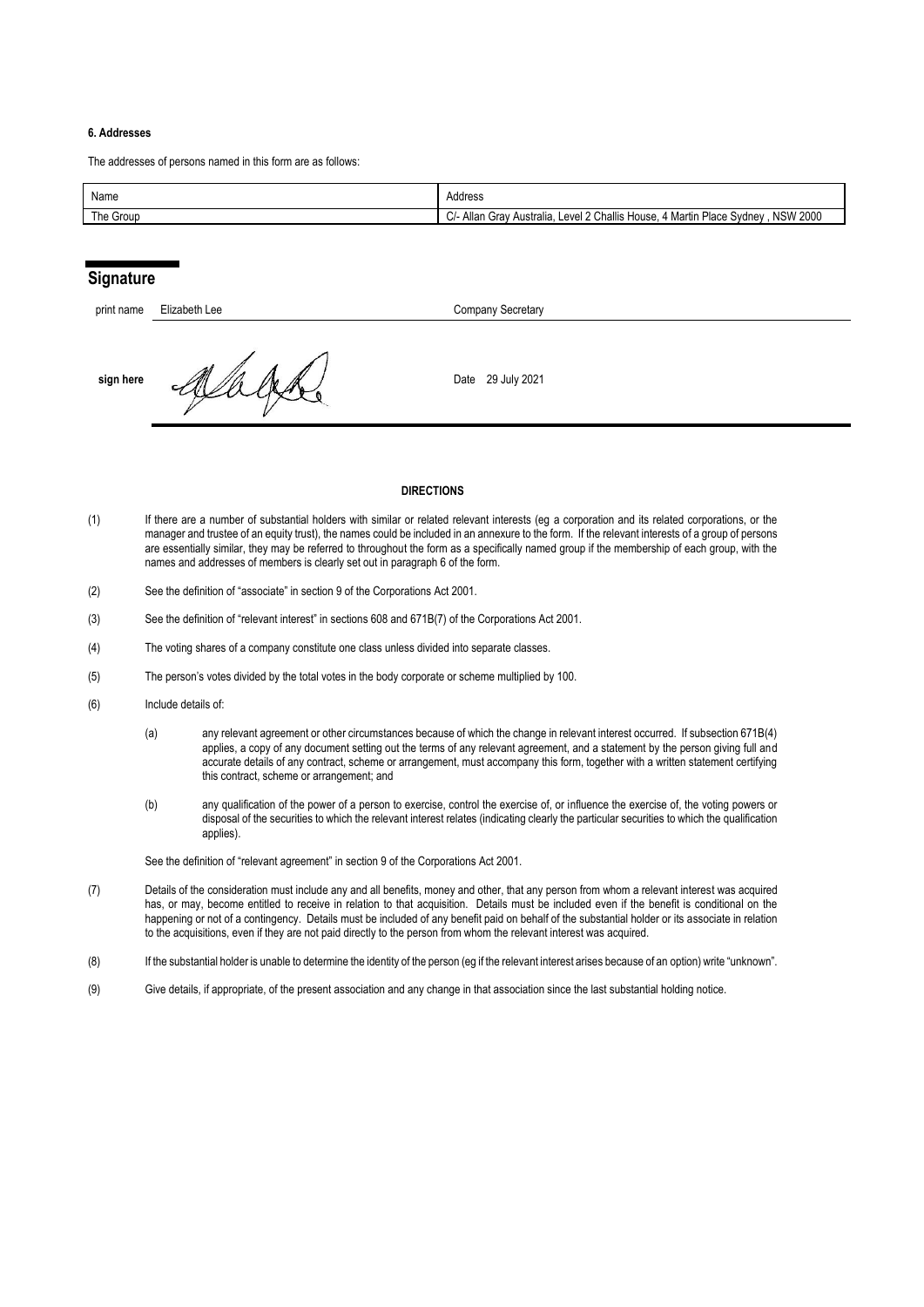## **MMA Offshore**

| Print name | Elizabeth Lee | <b>Company Secretary</b> |
|------------|---------------|--------------------------|
| Sign here  | M             | Date 29 July 2021        |

# **Table 1 – Related bodies corporate**

| The following entities are associates of Allan Gray Australia Pty Ltd (AGA) and each other by virtue of being related bodies corporate. |                                                 |
|-----------------------------------------------------------------------------------------------------------------------------------------|-------------------------------------------------|
| Orbis Allan Gray Limited                                                                                                                | Orbis Mansfield Street Properties Ltd           |
| Orbis Holdings Limited                                                                                                                  | Orbis Investment Management (BVI) Limited       |
| Orbis Investment Management Limited (OIML)                                                                                              | Orbis Investment Advisory Pty Limited           |
| Orbis Asset Management Limited                                                                                                          | Allan Gray (Holdings) Pty Ltd                   |
| <b>Orbis Administration Limited</b>                                                                                                     | Orbis Investment Management (Hong Kong) Limited |
| Orbis Investment Research Limited                                                                                                       | Orbis Client Services (Canada) Limited          |
| Orbis Investment Management (MIS) Limited                                                                                               | Orbis Holdings (UK) Limited                     |
| Triple Blue Holdings Limited                                                                                                            | Orbis Investment Management (Europe) LLP        |
| Pictet Overseas Trust Corporation and Pictet Trustee Company SA                                                                         | Orbis Investment Management (Luxembourg) S.A.   |
| Allan & Gill Gray Foundation (Guernsey)                                                                                                 | EmCap Limited (Guernsey)                        |
|                                                                                                                                         |                                                 |

**Table 2 - Funds**

An entity within the Group acts as investment manager for some or all of the assets in the following funds.

| No                | Fund name                                                      | Manager    | Code        | <b>Registered holder</b>                                                       | Persons entitled to be registered<br>holder                                |
|-------------------|----------------------------------------------------------------|------------|-------------|--------------------------------------------------------------------------------|----------------------------------------------------------------------------|
| 1.                | Allan Gray Australia Equity Fund                               | AGA        | <b>SMEF</b> | Citibank N.A., Sydney Branch as<br>SMEF's custodian                            | Equity Trustees Limited as SMEF's<br>responsible entity                    |
| 2.                | Allan Gray Australia Balanced Fund                             | <b>AGA</b> | <b>SMBF</b> | Citibank N.A., Hong Kong Branch<br>as SMBF's custodian                         | Equity Trustees Limited as SMBF's<br>responsible entity                    |
| $\overline{3}$ .  | Allan Gray Australia Stable Fund                               | <b>AGA</b> | <b>SMSF</b> | Citibank N.A., Sydney Branch as<br>SMSF's custodian                            | Equity Trustees Limited as SMSF's<br>responsible entity                    |
| 4.                | AMP Capital Specialist Australian<br>Share Fund                | AGA        | <b>SMAP</b> | <b>BNP Paribas Fund Services</b><br>Australasia Pty Ltd as SMAP's<br>custodian | AMP Capital Funds Management<br>Limited as SMAP's responsible entity       |
| 5.                | Morningstar Australian Shares High<br>Alpha Fund               | <b>AGA</b> | <b>SMIA</b> | JP Morgan Nominees Australia<br>Ltd as SMIA's custodian                        | Morningstar Investment Management<br>Australia Limited SMIA's trustee      |
| 6.                | <b>Construction and Building Unions</b><br>Superannuation Fund | AGA        | <b>SMCB</b> | JP Morgan Nominees Australia<br>Ltd as SMCB's custodian                        | United Super Pty Ltd as SMCB's trustee                                     |
| 7.                | <b>HESTA Superannuation Fund</b>                               | <b>AGA</b> | <b>SMHT</b> | JP Morgan Nominees Australia<br>Ltd as SMHT's custodian                        | H.E.S.T. Australia Ltd as SMHT's trustee                                   |
| 8.                | Hostplus Pooled Superannuation<br>Trust                        | <b>AGA</b> | <b>SMHP</b> | Citibank N.A., Sydney Branch as<br>SMHP's custodian                            | Host Plus Pty Itd as SMHP's trustee                                        |
| 9.                | Russell Australian Opportunities Fund                          | <b>AGA</b> | <b>SMRI</b> | State Street Australia Ltd as<br>SMRI's custodian                              | Russell Investment Management Ltd as<br>SMRI's responsible entity          |
| 10.               | MyLifeMyMoney Superannuation<br>Fund                           | <b>AGA</b> | <b>SMCS</b> | <b>NAB Custodial Services as</b><br>custodian for SMCS                         | Togethr Trustees Pty Ltd as SMCS's<br>trustee                              |
| 11.               | Maritime Super                                                 | AGA        | <b>SMMS</b> | <b>NAB Custodial Services as</b><br>custodian for SMMS                         | Maritime Super Pty Ltd as SMMS's<br>trustee                                |
| 12.               | Non-Government Schools<br>Superannuation Fund                  | <b>AGA</b> | <b>SMNG</b> | State Street Australia Ltd as<br>SMNG's custodian                              | Non-Government Schools<br>Superannuation Fund Pty Ltd as<br>SMNG's trustee |
| 13.               | Non-Government Schools<br>Superannuation Fund                  | <b>AGA</b> | <b>SMNP</b> | State Street Australia Ltd as<br>SMNP's custodian                              | Non-Government Schools<br>Superannuation Fund Pty Ltd as<br>SMNP's trustee |
| $\overline{14}$ . | <b>REST Superannuation Fund</b>                                | AGA        | <b>SMRT</b> | State Street Australia Ltd as<br>SMRT's custodian                              | Retail Employees Superannuation Pty<br>Ltd as SMRT's trustee               |
| 15.               | Government Employees<br>Superannuation Board                   | AGA        | <b>SMGB</b> | Northern Trust Corporation as<br>SMGB's custodian                              | Government Employees Superannuation<br>Board                               |
| 16.               | <b>Statewide Superannuation Trust</b>                          | <b>AGA</b> | <b>SMSW</b> | <b>NAB Custodial Services as</b><br>custodian for SMSW                         | Statewide Superannuation Pty Ltd as<br>SMSW's trustee                      |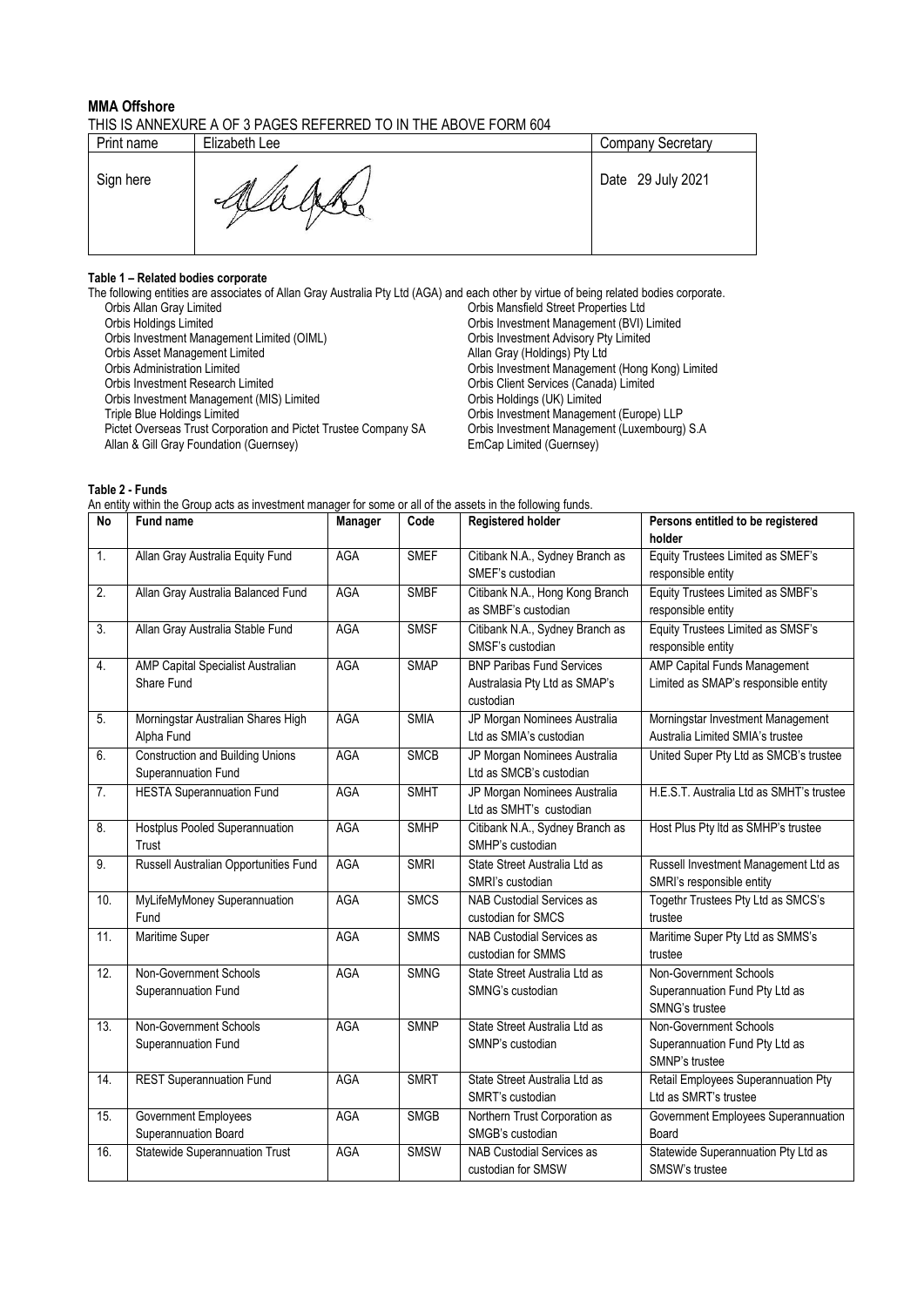| <b>No</b>         | <b>Fund name</b>                                         | Manager     | Code        | <b>Registered holder</b>         | Persons entitled to be registered |
|-------------------|----------------------------------------------------------|-------------|-------------|----------------------------------|-----------------------------------|
|                   |                                                          |             |             |                                  | holder                            |
| 17.               | Orbis Global Equity Fund (Australia                      | OIML        | <b>GAPL</b> | Citibank N.A., Hong Kong Branch, | Equity Trustees Limited as GAPL's |
|                   | Registered)                                              |             |             | as GAPL's custodian              | responsible entity                |
| 18.               | Orbis Emerging Markets Equity Fund                       | OIML        | <b>EMAF</b> | Citibank N.A., Hong Kong Branch, | Equity Trustees Limited as EMAF's |
|                   | (Australia Registered)                                   |             |             | as EMAF's custodian              | responsible entity                |
| 19.               | Orbis Global Equity LE Fund                              | <b>OIML</b> | <b>GALE</b> | Citibank N.A., Hong Kong Branch, | Equity Trustees Limited as GALE's |
|                   | (Australia Registered)                                   |             |             | as GALE's custodian              | responsible entity                |
| $\overline{20}$ . | Orbis Global Balanced Fund                               | OIML        | <b>GBAU</b> | Citibank N.A., Hong Kong Branch, | Equity Trustees Limited as GBAU's |
|                   | (Australia Registered)                                   |             |             | as GBAU's custodian              | responsible entity                |
| 21.               | Orbis Global Equity Fund Limited                         | OIML        | <b>OGEF</b> | Citigroup Fund Services Canada,  | <b>OGEF</b>                       |
|                   |                                                          |             |             | Inc (Citi Canada) as OGEF's      |                                   |
|                   |                                                          |             |             | custodian                        |                                   |
| 22.               | Orbis Optimal SA Fund Limited                            | OIML        | <b>OSAP</b> | Citi Canada as OSAP's custodian  | <b>OSAP</b>                       |
| 23.               | Institutional Global Equity Fund                         | OIML        | <b>IGEF</b> | Citi Canada as IGEF's custodian  | <b>IGEF</b>                       |
| 24.               | Orbis Optimal LP                                         | <b>OIML</b> | <b>OOLP</b> | Citi Canada as OOLP's custodian  | <b>OOLP</b>                       |
| 25.               | Orbis International Equity LP                            | OIML        | <b>IELP</b> | Citi Canada as IELP's custodian  | <b>IELP</b>                       |
| 26.               | Orbis Institutional Global Equity LP                     | OIML        | <b>OGLP</b> | Citi Canada as OGLP's custodian  | <b>OGLP</b>                       |
| 27.               | Orbis Institutional International Equity                 | OIML        | ONLP        | Citi Canada as ONLP's custodian  | ONLP                              |
|                   | <b>LP</b>                                                |             |             |                                  |                                   |
| 28.               | Orbis Institutional U.S. Equity LP                       | OIML        | <b>USLP</b> | Citi Canada as USLP's custodian  | <b>USLP</b>                       |
| 29.               | <b>Orbis Institutional Emerging Markets</b><br>Equity LP | OIML        | <b>EMLP</b> | Citi Canada as EMLP's custodian  | <b>EMLP</b>                       |
| 30.               | Orbis SICAV - Global Equity Fund                         | OIML        | <b>SGPL</b> | Citibank International plc       | <b>SGPL</b>                       |
|                   |                                                          |             |             | (Luxembourg Branch) (Citi Lux)   |                                   |
|                   |                                                          |             |             | as SGPL's custodian              |                                   |
| $\overline{31}$ . | Orbis SICAV - Emerging Markets<br>Fund                   | OIML        | <b>XJPL</b> | Citi Lux as XJPL's custodian     | <b>XJPL</b>                       |
| 32.               | Orbis SICAV - Global Balanced Fund                       | OIML        | <b>GBSA</b> | Citi Lux as GBSA's custodian     | <b>GBSA</b>                       |
| 33.               | Orbis SICAV - International Equity                       | OIML        | <b>SNPL</b> | Citi Lux as SNPL's custodian     | SNPL                              |
| 34.               | Orbis OEIC Global Equity Fund                            | <b>OIML</b> | <b>UKGE</b> | Citibank N.A., London Branch as  | <b>UKGE</b>                       |
|                   |                                                          |             |             | UKGE's custodian                 |                                   |
| 35.               | Orbis Institutional Global Equity                        | OIML        | <b>OGEO</b> | Citi Canada as OGEO's custodian  | <b>OGEO</b>                       |
|                   | (OFO)                                                    |             |             |                                  |                                   |
| 36.               | <b>OEIC Global Balanced Fund</b>                         | OIML        | <b>UKGB</b> | Citibank N.A., London Branch as  | <b>UKGB</b>                       |
|                   |                                                          |             |             | UKGB's custodian                 |                                   |
| $\overline{37}$ . | OEIC Global Cautious Fund                                | OIML        | <b>UKGC</b> | Citibank N.A., London Branch as  | <b>UKGC</b>                       |
|                   |                                                          |             |             | UKGC's custodian                 |                                   |
| $\overline{38}$ . | Orbis SICAV Global Cautious Fund                         | OIML        | <b>GCPL</b> | Citi Lux as GCPL's custodian     | <b>GCPL</b>                       |

## **Table 3 – Change in relevant interest**

Ordinary shares

| <b>Trade Date</b>      | <b>Reference Code</b> | <b>Action</b> | No of security | Consideration | Curr       |
|------------------------|-----------------------|---------------|----------------|---------------|------------|
| 1 Jun 21               | <b>SMAP</b>           | Buy           | 110.481        | 36.459        | <b>AUD</b> |
| 19 Feb 21 to 27 Jul 21 | <b>SMCB</b>           | Buy           | 631,669        | 210.286       | <b>AUD</b> |
| 30 Apr 21 to 27 Jul 21 | <b>SMCS</b>           | Buy           | 1,170,170      | 368,542       | <b>AUD</b> |
| 19 Feb 21 to 27 Jul 21 | <b>SMEF</b>           | Buy           | 1.377.411      | 458.492       | <b>AUD</b> |
| 1 Jun 21               | <b>SMGB</b>           | Buy           | 254.607        | 84,020        | <b>AUD</b> |
| 28 May 21 to 27 Jul 21 | <b>SMHP</b>           | Buy           | 983,185        | 330.760       | <b>AUD</b> |
| 1 Jun 21 to 27 Jul 21  | <b>SMHT</b>           | Buy           | 385.977        | 128.540       | <b>AUD</b> |
| 1 Jun 21               | <b>SMIA</b>           | Buy           | 35.720         | 11.788        | <b>AUD</b> |
| 3 May 21               | <b>SMMS</b>           | Sell          | $-415,122$     | $-130.763$    | <b>AUD</b> |
| 1 Apr 21 to 27 Jul 21  | <b>SMNG</b>           | Buy           | 384,923        | 126,746       | <b>AUD</b> |
| 19 Feb 21 to 1 Apr 21  | <b>SMNP</b>           | Buy and Sell  | $-177,082$     | $-58,082$     | <b>AUD</b> |
| 8 Feb 21 to 1 Jun 21   | <b>SMRI</b>           | Buy           | 572,475        | 177.242       | <b>AUD</b> |